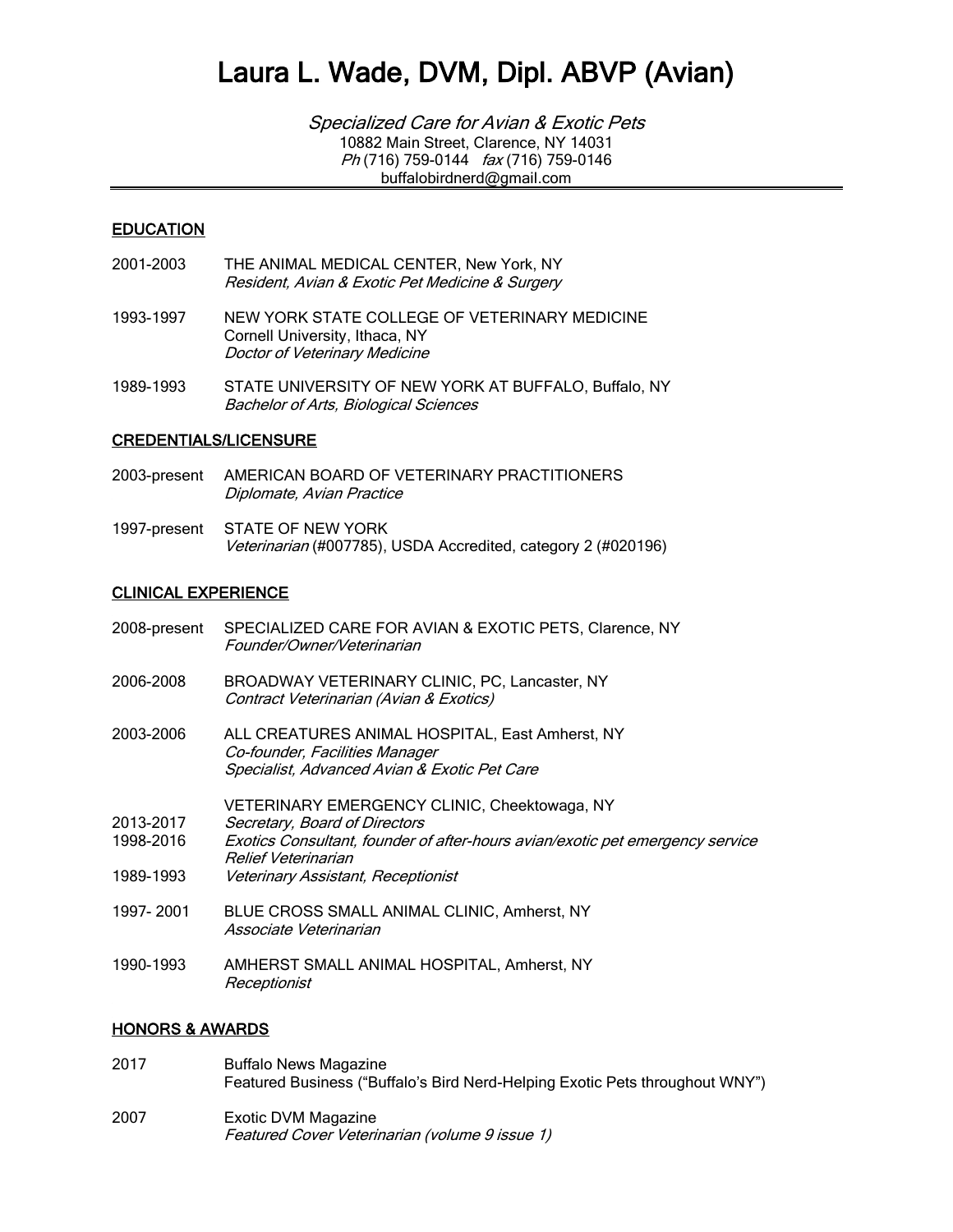| 2004      | Laura L. Wade, DVM, Dipl. ABVP (Avian)<br>New York State Wildlife Rehabilitation Council<br>Veterinarian of the Year                                               |
|-----------|--------------------------------------------------------------------------------------------------------------------------------------------------------------------|
| 2003      | American Board of Veterinary Practitioners, Avian Practice<br>Second highest ABVP score on written exam                                                            |
| 1997      | Mid-Atlantic States Association of Avian Veterinarians<br>E. L. STUBBS Award for outstanding competence and motivation in avian medicine                           |
| 1990-1993 | STATE UNIVERSITY OF NEW YORK AT BUFFALO, Buffalo, NY<br>Magna Cum Laude, Phi Beta Kappa<br>Golden Key National Honor Society, Phi Eta Sigma Freshman Honor Society |

### PROFESSIONAL MEMBERSHIPS

- Association of Reptile and Amphibian Veterinarians (2008-present)
- American Ferret Association (2008-present)
- American Botanical Council (2007-present)
- Association of Exotic Mammal Veterinarians (2007-present)
- Niagara Frontier Veterinary Society (1997-2001, 2006-present)
- Association of Avian Veterinarians (1997-present)
- Buffalo Hookbill Association (1997-2010)
- American Veterinary Medical Association (1997-present)
- American Federation of Aviculture (1999-present)
- New York State Veterinary Medical Association (1997-2001, 2006-present)
- Western New York Veterinary Medical Association (1997-2001, 2006-2008)
- Buffalo Academy of Veterinary Medicine (1997-2001, 2004-2006)
- Mid-Atlantic States Association of Avian Veterinarians (1996-2001, 2005-2008)

### PROFESSIONAL ACTIVITIES

| 2018-present                                     | JOURNAL OF AVIAN MEDICINE & SURGERY<br>Associate Editor, Reviewer                                                                                                            |
|--------------------------------------------------|------------------------------------------------------------------------------------------------------------------------------------------------------------------------------|
| 2020-present                                     | NORTH AMERICAN VETERINARY COMMUNITY<br>VMX Conference Avian Program Moderator 2020, Orlando, FL<br>VMX Conference Avian Program Committee, 2021, Orlando, FL                 |
| 2012-present                                     | ABAXIS Inc, Union City, CA<br>Consultant, Exotics Point of Care                                                                                                              |
| 2017-present                                     | WESTERN NEW YORK VETERINARY MEDICAL SOCIETY, Buffalo, NY<br><b>Board Member, Exotics Committee</b>                                                                           |
| 2008-2012<br>2006-2007<br>1997-2009<br>2006-2007 | NIAGARA FRONTIER VETERINARY SOCIETY, Buffalo, NY<br>Treasurer<br><b>Board Member</b><br>Writer, The Buffalo News Pet Q & A Column<br>Speaker, Channel 7 News, Pet Connection |
| 2005-2009                                        | MID-ATLANTIC STATES ASSOCIATION OF AVIAN VETERINARIANS, Blacksburg, VA<br>Executive Board Member, NY Liason                                                                  |
| 2007-present                                     | USANA HEALTH SCIENCES, Salt Lake City, UT<br>Independent Associate, Nutritional Supplements                                                                                  |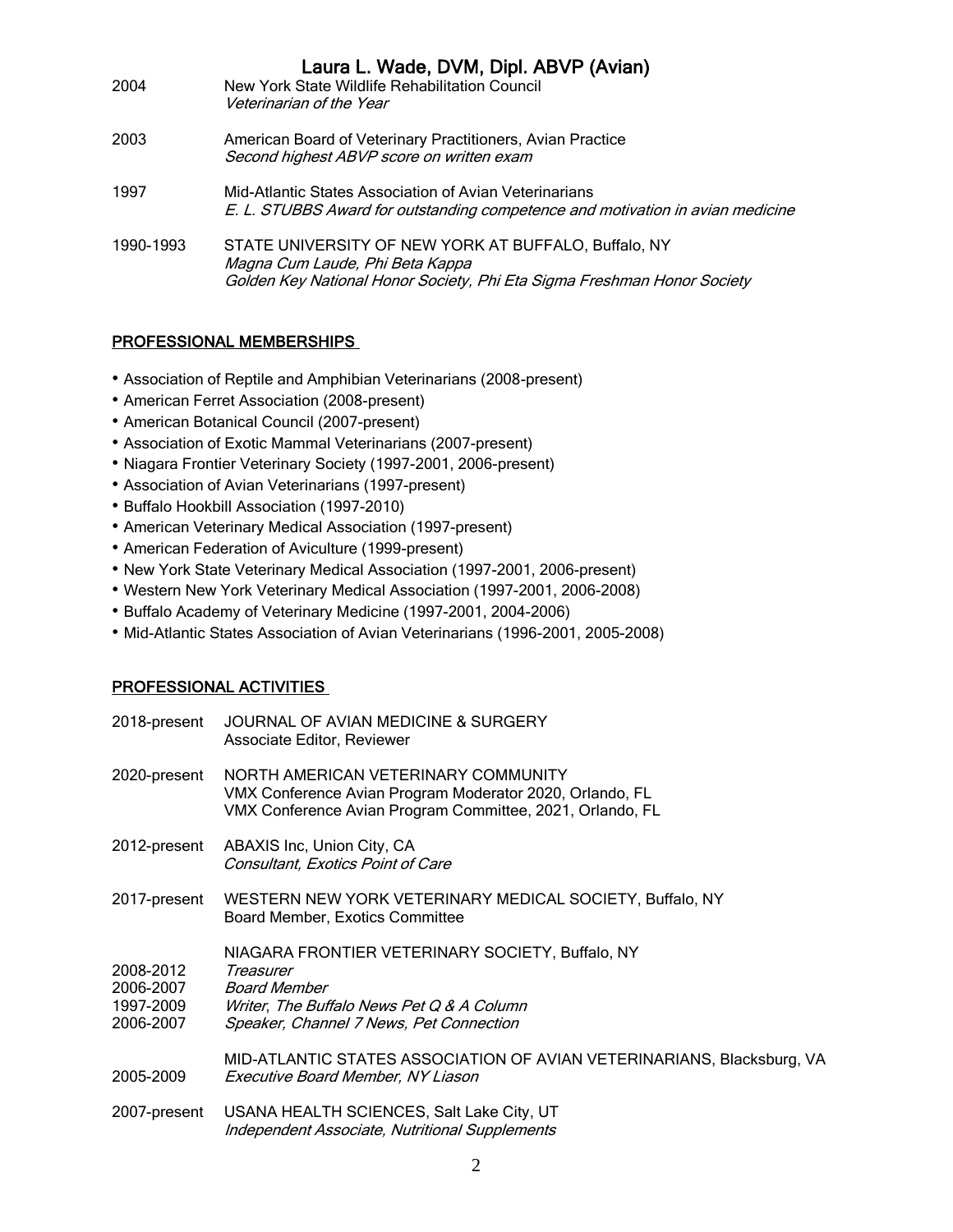| 2006-present                                 | JOURNAL OF VETERINARY MEDICINE<br><b>Practitioner Advisory Board</b><br>Writer, Exotics Corner column                                                                                                                                            |
|----------------------------------------------|--------------------------------------------------------------------------------------------------------------------------------------------------------------------------------------------------------------------------------------------------|
| 2006-present                                 | STATE UNIVERSITY OF NEW YORK AT BUFFALO, Buffalo, NY<br>Ancillary Faculty (lecturer), Department of Laboratory Animal Medicine                                                                                                                   |
| <i>2007-2014</i><br>2005-2014<br><i>2004</i> | VETERINARY TECHNOLOGY, MEDAILLE COLLEGE, Buffalo, NY<br>Clinical Instructor, Avian Diseases Lecture<br>Clinical Instructor, 2 wk Avian Techniques Laboratory<br>Clinical Instructor, 10 wk Surgical Nursing Laboratory                           |
| 2000                                         | AMHERST COMMUNITY EDUCATION, Amherst, NY<br>Instructor, 6 wk Companion Parrot Behavior Course                                                                                                                                                    |
| 1997-2010                                    | BUFFALO HOOKBILL ASSOCIATION, Buffalo, NY<br>Consulting Veterinarian<br>Speaker at monthly meetings<br>Writer for monthly newsletter                                                                                                             |
| 1997-present                                 | MESSINGER WOODS WILDLIFE CARE AND EDUCATON CENTER, Holland, NY<br><b>Advisory Board Member</b><br>Consulting Veterinarian & Educator                                                                                                             |
| 1997-present                                 | BLESS THE BEASTS FOUNDATION, Medina, NY<br>ASSOCIATION FOR WILD ANIMAL REHABILITATION AND EDUCATION, Lockport, NY<br>ERIE COUNTY SPCA, Tonawanda, NY<br>WILD CRITTERS OF NIAGARA COUNTY, Sanborn, NY<br>Consulting Avian (Wildlife) Veterinarian |

### **PUBLICATIONS**

- Wade L. Potential risks of fungal respiratory disease in companion avian species from windowmounted air conditioners. Proc ExoticsCon. 2019:132-137..
- Burdeaux R Wade L. Successful management of open, contaminated metacarpal fractures in an adult snowy owl (Bubo scandiacus) with a minimal type II external skeletal fixator. J Av Med Surg 2018;32(3):210-216.
- Wade L. Vaccination of ferrets for rabies and distemper. In: Orosz SE, Mayer J, eds. Vet Clin North Amer Exotic Anim Pract. 2018;21(1):105-114.
- Wade L. Acrylic stabilization for psittacine rhinothecal fractures (the "beak helmet"). Proc Joint Conf Assoc Avian Vet, Assoc Exot Mammal Vet, Assoc Rept Amph Vet. 2015:127-132.
- Wade L, Jagne J. Listeriosis outbreak in a backyard chicken flock. Proc Joint Conf Assoc Avian Vet, Assoc Exot Mammal Vet, Assoc Rept Amph Vet. 2015:165.
- Wade L, Reed E. Surgical repair of a degloved scalp in a hawk. Proc Annu Conf Assoc Av Vet. 2014:329.
- Wade L. Water bottle basics. Bird Talk Magazine. 2012;30(7):18-21.
- Bremers A, Wade L. Ailments of the anus. House Rabbit Journal. 2011;5(7)6-7.
- Pineda J, Nye R, Wade L. Food trends. Bird Talk Magazine. 2011;29(3):24-26.
- Wade L. Idea Exchange: How to make a tourniquet for exotic patients Vet Med. 2011;106(5):228.
- Wade L. The Parrot Beak. 2011. Available at. http://www.birdchannel.com/bird-diet-and-health/birdcare/the-bird-beak.aspx
- Wade L. Health 101: African Species. Bird Talk. 2011:29(2):24-29.
- Wade L, Harlan R. Bacterial and parasitic diseases of columbiformes. In: Wade L, Rupley A eds. Vet Clin North Amer Exotic Anim Pract . 2009; 12(3):453-471.
- Wade L, Restraint and administration of subcutaneous fluids and intramuscular injections in psittacine birds. Lab Animal. 2009;38(9):292-293.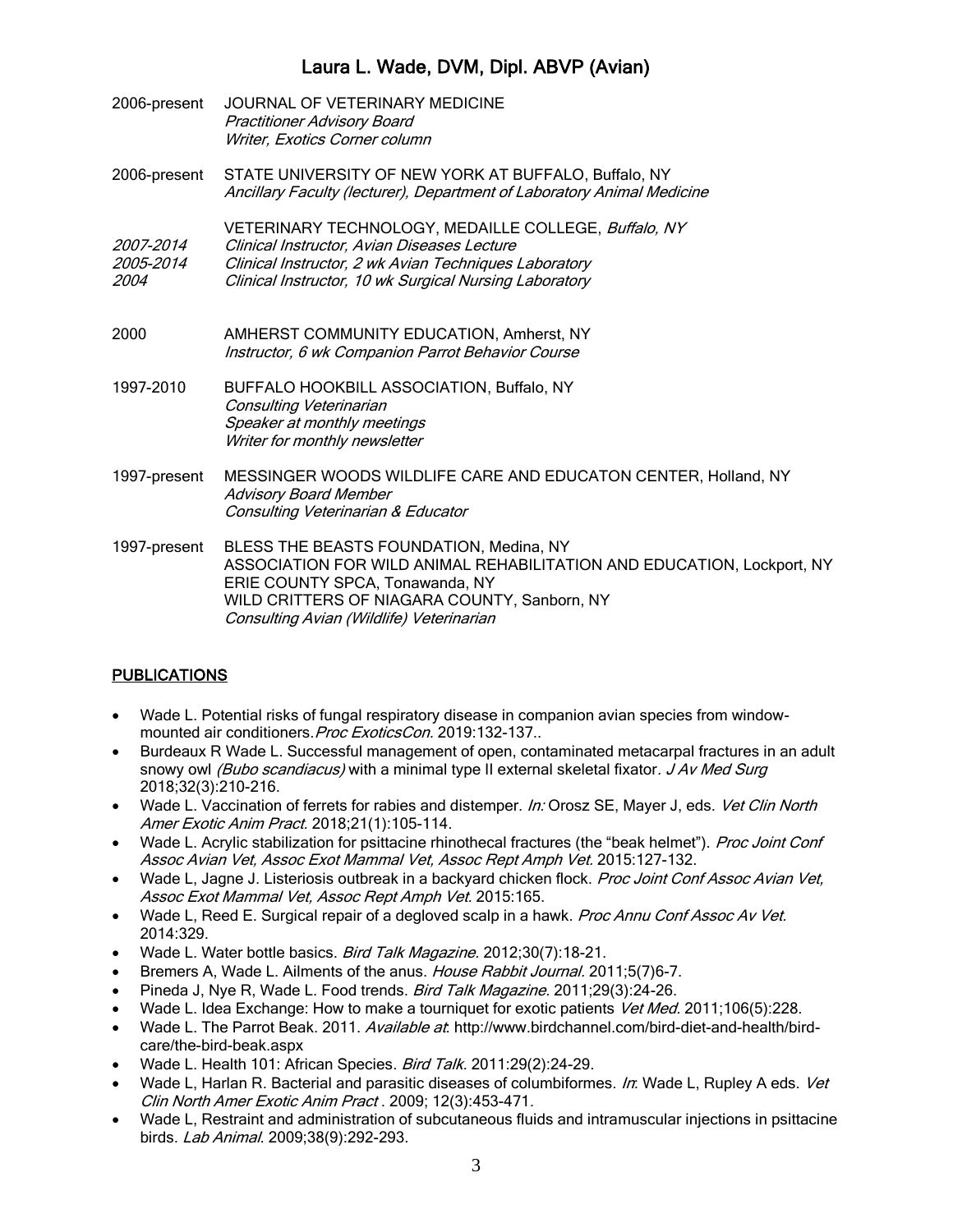- Wade L. Baines F. Ultraviolet-induced photokeratitis in a Meyer's parrot (Poicephalus meyeri) and ultraviolet-Induced photodermatitis in an African grey parrot (Psittacus erithacus). Proc Annu Conf Assoc Av Vet. 2008:421-422.
- Wade L. Birds of the Galapagos islands. Proc Annu Conf Assoc Av Vet. 2008:361-368.
- Wade L. Rethinking the diagnostic process: spotting zebras and cognitive traps. Proc Annu Conf Assoc Av Vet. 2008:269-280.
- Wade L. Book Review: Avian Influenza. J Av Med Surg. 2008;22(3):286.
- Wade L. Roundtable Discussion: The new bird, recommendations and procedures. J Av Med Surg. 2008;22(2):163-169.
- Wade L. Coelom & Liver Endoscopy Wetlab. Proc Annu Conf Mid-Atlantic States Assoc Av Vet. 2008;266-270.
- Wade L. Deciphering liver disease. Proc North American Veterinary Conf. 2008;1699-1702.
- Wade L. Diseases above the pylorus. Proc North American Veterinary Conf. 2008;1703-1706.
- Wade L. Diseases below the ventriculus. Proc North American Veterinary Conf. 2008;1707-1709.
- Wade L. Medical surprises in the coelom. Proc North American Veterinary Conf. 2008:1710-1713.
- Wade L. Trauma to the coelom. Proc North American Veterinary Conf. 2008;1714-1716.
- Wade L. Tricks of the non-coelom. Proc North American Veterinary Conf. 2008;1717-1719.
- Evans EE, Wade LL, Flammer K. Administration of doxycycline in drinking water for treatment of spiral bacterial infection in cockatiels. J Am Vet Med Assoc. 2008;232(3):389-393.
- Wade L. Clinical snapshot. Compend Cont Edu. 2007;29(11):691-692.
- Wade L. Tips on nebulization therapy. MASAAV View. 2007(1):1-2,5.
- Wade L. Veterinary Views. Vet Forum. 2007;24(9):35.
- Evans EE, Wade LL, Flammer K. Diagnosis and treatment of spirochete infection in cockatiels. Proc Annu Conf Assoc Avian Vet. 2007:67-68.
- Wade L. Observations from the forum: Cataracts related to E. cuniculi. Exotic DVM. 2007;9(1):14.
- Wade L. Observations from the field: How to make a removable hospital cage patient bin. *Exotic* DVM. 2007;8(5):6.
- Wade L. Observations from the field: Selected clinical forms for avian practice. Exotic DVM. 2007;8(5):12-15.
- Wade L. Avian emergency medicine for the LVT. Proc Annu Conf Mid-Atlantic States Assoc Av Vet. 2007;7-23.
- Wade L. Foraging and feather care. Proc Annu Conf Mid-Atlantic States Assoc Av Vet. 2007:34-46.
- Wade L. Pigeon medicine. Proc Annu Conf Mid-Atlantic States Assoc Av Vet. 2007;137-156.
- Wade L. Diseases of budgerigars. Proc Annu Conf Mid-Atlantic States Assoc Av Vet. 2007:222-241.
- Wade L. An unusual case of chlamydiosis in a macaw. Proc Annu Conf Mid-Atlantic States Assoc Av Vet. 2007;252-272.
- Wade L. Eight important avian viruses. Proc Annu Conf Mid-Atlantic States Assoc Av Vet. 2007;298-317.
- Wade L. Knemidocoptiasis in birds. Veterinary Medicine. 2006;101(12):782-790.
- Wade L. Book Review: BSAVA Manual of Psittacine Birds. JAv Med Sura. 2006:20(3):210.
- Wade L. Transporting your parrot. Good Bird Magazine. 2005;1(4):10-11.
- Wade L, Taylor M, Bartick T. Cockatiels and oral spiral bacteria: Choanal endoscopic examination and histopathology. Proc Annu Conf Assoc Avian Vet. 2005;271-274.
- Wade L, Cray C, Colaizzi E. Cockatiels and oral spiral bacteria: Humoral immune system evaluation. Proc Annu Conf Assoc Avian Vet. 2005;275-276.
- Wade L. The importance of foraging behavior in captive parrots. Good Bird Magazine. 2005; 1(1):26-28.
- Wade L. Clinical techniques for veterinary technicians. Proc Annu Conf Mid-Atlantic States Assoc Av Vet. 2005;9-20.
- Wade L. Common diseases of pet birds. Proc Annu Conf Mid-Atlantic States Assoc Av Vet. 2005;28-42.
- Wade L. Wing injuries in wild birds. Proc Annu Conf Mid-Atlantic States Assoc Av Vet. 2005;134-145.
- Wade L. Identification of spiral bacteria (Helicobacter spp.) in cockatiels. Proc Annu Conf Mid-Atlantic States Assoc Av Vet. 2005; 229-238.
- Wade L. Observations from the field: veterinary application of a power juicer. Exotic DVM. 2005;6(6):12.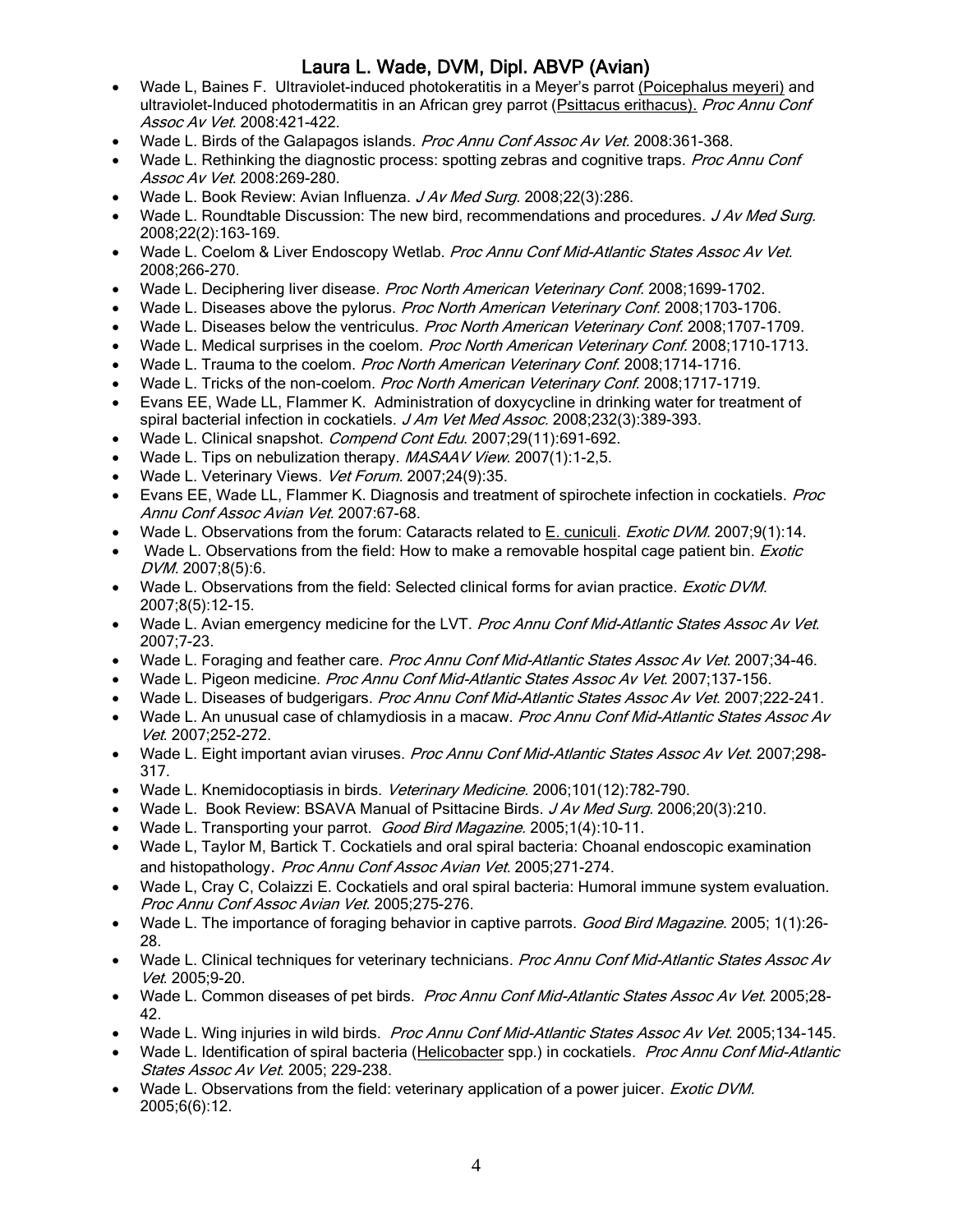- Wade LL, Newman SJ. Hemoglobinuric nephrosis and hepatosplenic erythrophagocytosis in a duskyheaded conure (Aratinga weddelli) after ingestion of garlic (Allium savitum). J Av Med Surg. 2004;18(3):155-161.
- Wade LL. Two uncommonly diagnosed toxins: copper and tremorgenic mycotoxin. Proc Annu Conf Assoc Avian Vet. 2004;183-195.
- Wade LL, Bartick T. Pathology of spiral bacteria (Helicobacter species) in cockatiels (Nymphicus hollandicus). Proc Annu Conf Assoc Avian Vet. 2004;345-348.
- Wade LL. Herbal therapy for liver disease: milk thistle (Silybum marianum). AAV Newsletter & Clinical Forum, Mar-May 2004;11-13.
- Wade LL, et al. Identification of oral spiral bacteria in cockatiels (Nymphicus hollandicus). Proc Annu Conf Assoc Avian Vet. 2003;23-25.
- Wade LL. Conservation of the Bahama parrot (Amazona leucocephala bahamensis). Proc Annu Conf Assoc Avian Vet. 2003;83-90.
- Wade LL. Dog and cat bites in birds: why Baytril is not enough. AAV Newsletter & Clinical Forum, Sep-Nov 2002;9-11.
- Wade LL. Editorial: Problems with powder-coat paint toys and zinc exposure in large parrots. *J Avian* Med Surg. 2002;16(2):99-100.
- Wade LL. Clinical avian cytology. Proc Annu Conf Assoc Avian Vet. 2002;151-157.
- Wade LL. Fluoroquinolone use and misuse in birds. Proc Annu Conf Assoc Avian Vet. 2002;159-164.
- Wade LL. Getting the most out of the AAV conference. Proc Annu Conf Assoc Avian Vet. 2001;463-466.
- Wade LL. Yeast dermatitis/conjunctivitis in a canary (Serinus canaria). Proc Annu Conf Assoc Avian Vet. 2000;475-478.
- Wade LL. In My Experience: Anesthetic induction chamber for large birds. AAV Newsletter and Clinical Forum, Jun-Aug 2000;17.
- Wade LL. Case Report: Seizures in a Quaker parrot. AAV Newsletter & Clinical Forum, Mar-May 1999;9-11.
- Wade LL, Polack EW, O'Connell PH, Starrak GS, Abou-Madi N, Schat KA. Multicentric lymphoma in a European starling (Sturnus vulgaris). J Avian Med Surg. 1999;13(2):108-115.
- Wade LL. Letter to the editor. J Avian Med Surg. 1999;13(2):81.

### **PRESENTATIONS**

- Phoenix Landing Wellness Retreat Virtual Conference, May 2020
- Exotics Con, St. Louis, MO, September 2019
- Mini-Veterinary Medicine School, State University of New York at Buffalo, Buffalo, NY, October 2019
- Mini-Veterinary Medicine School, State University of New York at Buffalo, Buffalo, NY, October 2017
- Veterinary Emergency Clinic, Cheektowaga, NY, April 2017
- New York State Wildlife Rehabilitation Council Annual Seminar, Buffalo, NY, November 2016
- Veterinary Technician Continuing Education Program of WNY, Buffalo, NY, November 2016
- Association of Avian Veterinarians Annual Conference & Expo, San Antonio, TX, August 2015
- Long Island Parrot Society, Long Island NY, October 2014
- Association of Avian Veterinarians Annual Conference & Expo, New Orleans, LA, August 2014
- NFVS Veterinary Explorers Program, Medaille College, Buffalo, NY, April 2014
- Mini-Veterinary Medicine School, State University of New York at Buffalo, Buffalo, NY, October 2013
- New York State Wildlife Rehabilitation Council Annual Seminar, Grand Island, NY, October 2013
- Veterinary Explorers Program, Medaille College, Buffalo, NY, February 2013
- Veterinary Explorers Program, Medaille College, Buffalo, NY, February 2012
- Mini-Veterinary Medicine School, State University of New York at Buffalo, Buffalo, NY, November 2011
- SUNY at Buffalo Department of Laboratory Animal Medicine Buffalo, NY, January 2011
- New York State Wildlife Rehabilitation Council Annual Seminar, Grand Island, NY, October 2010
- Mini-Veterinary Medicine School, State University of New York at Buffalo, Buffalo, NY, October 2010
- Veterinary Explorers Program, Medaille College, Buffalo, NY, April 2010